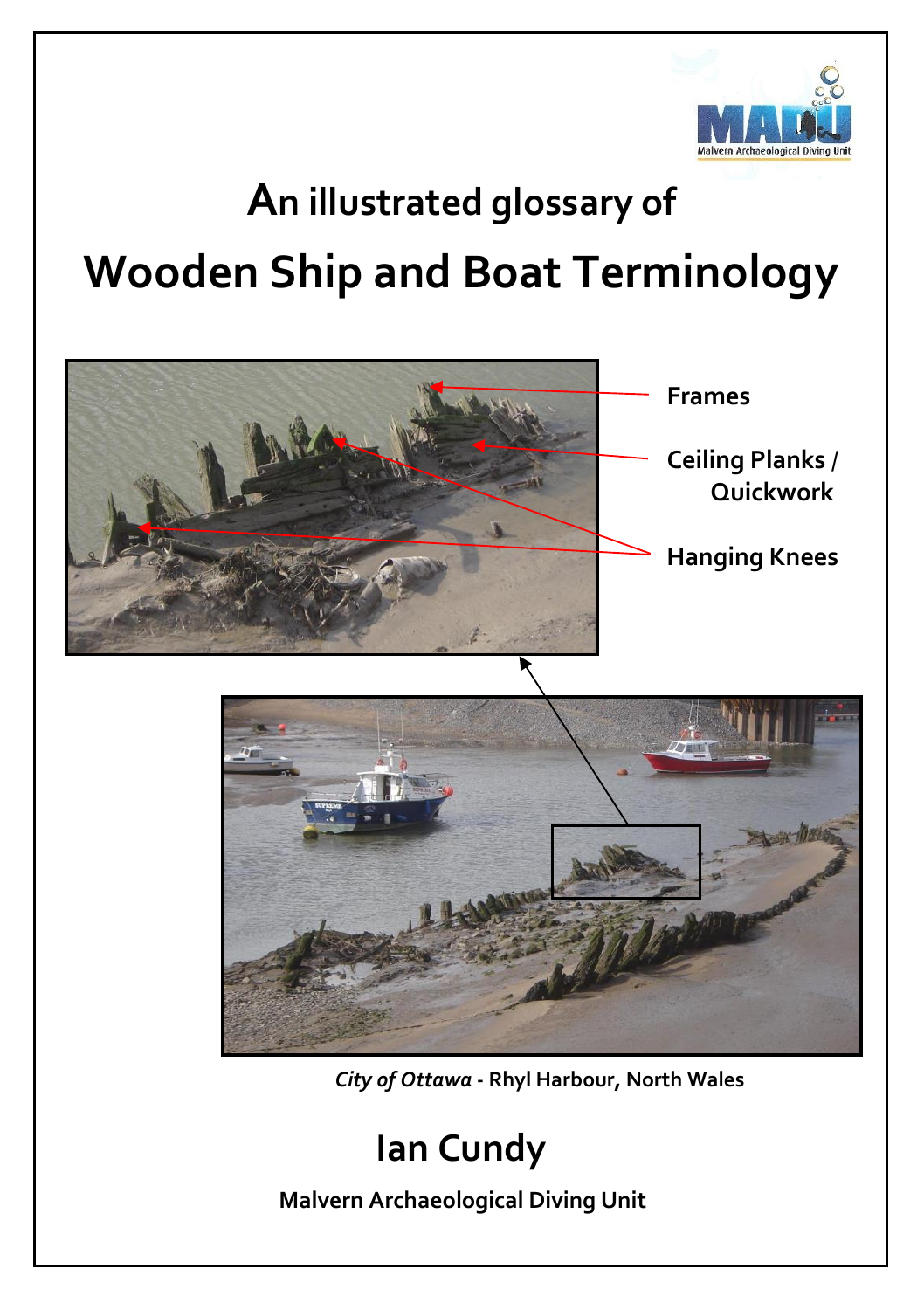# **An illustrated glossary of Wooden Ship and Boat Terminology**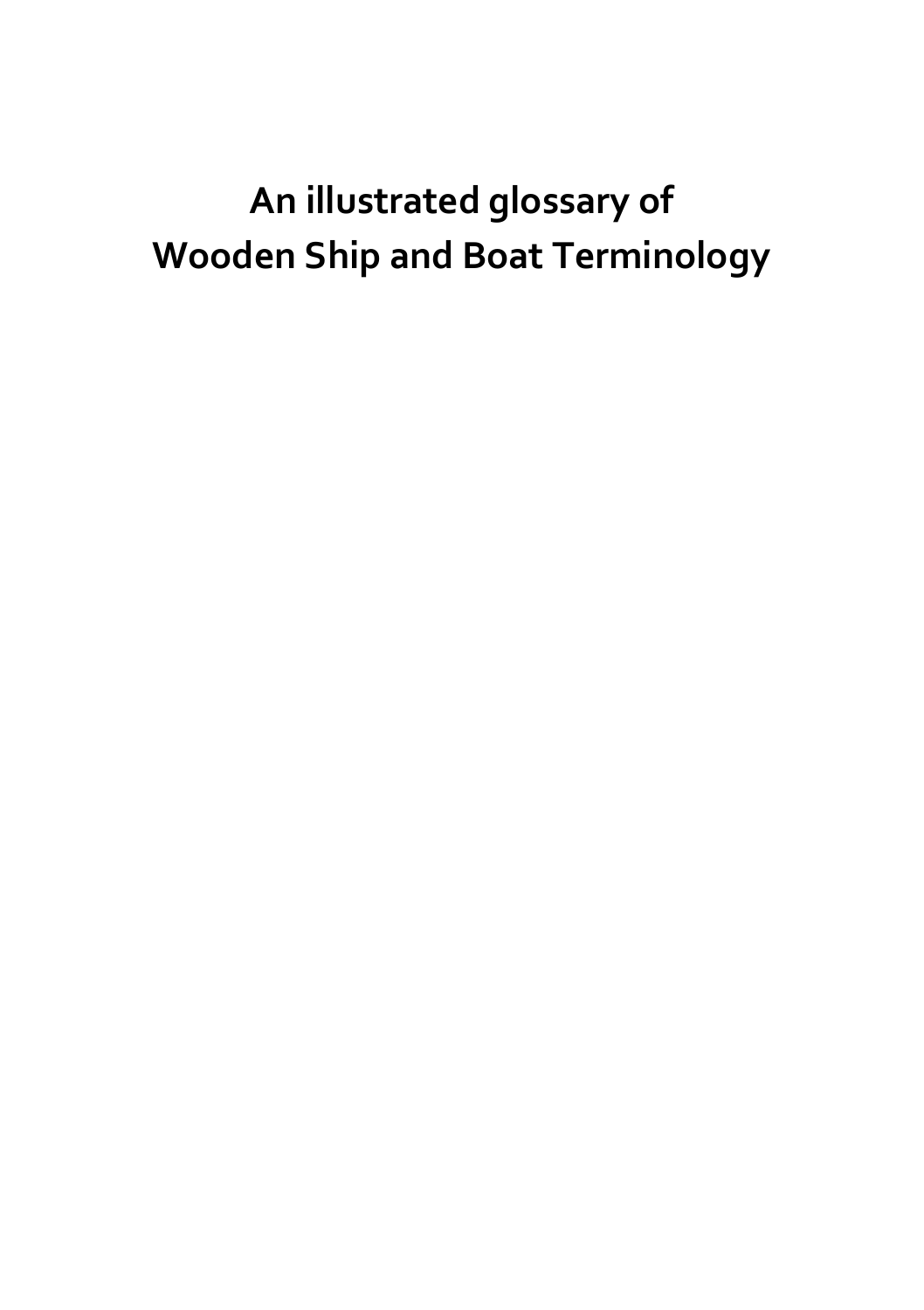# **An illustrated glossary of Wooden Ship and Boat Terminology**

### **>650 entries / 100 pages / 100 photographs & drawings**



### **Ian Cundy**



#### **Malvern Archaeological Diving Unit**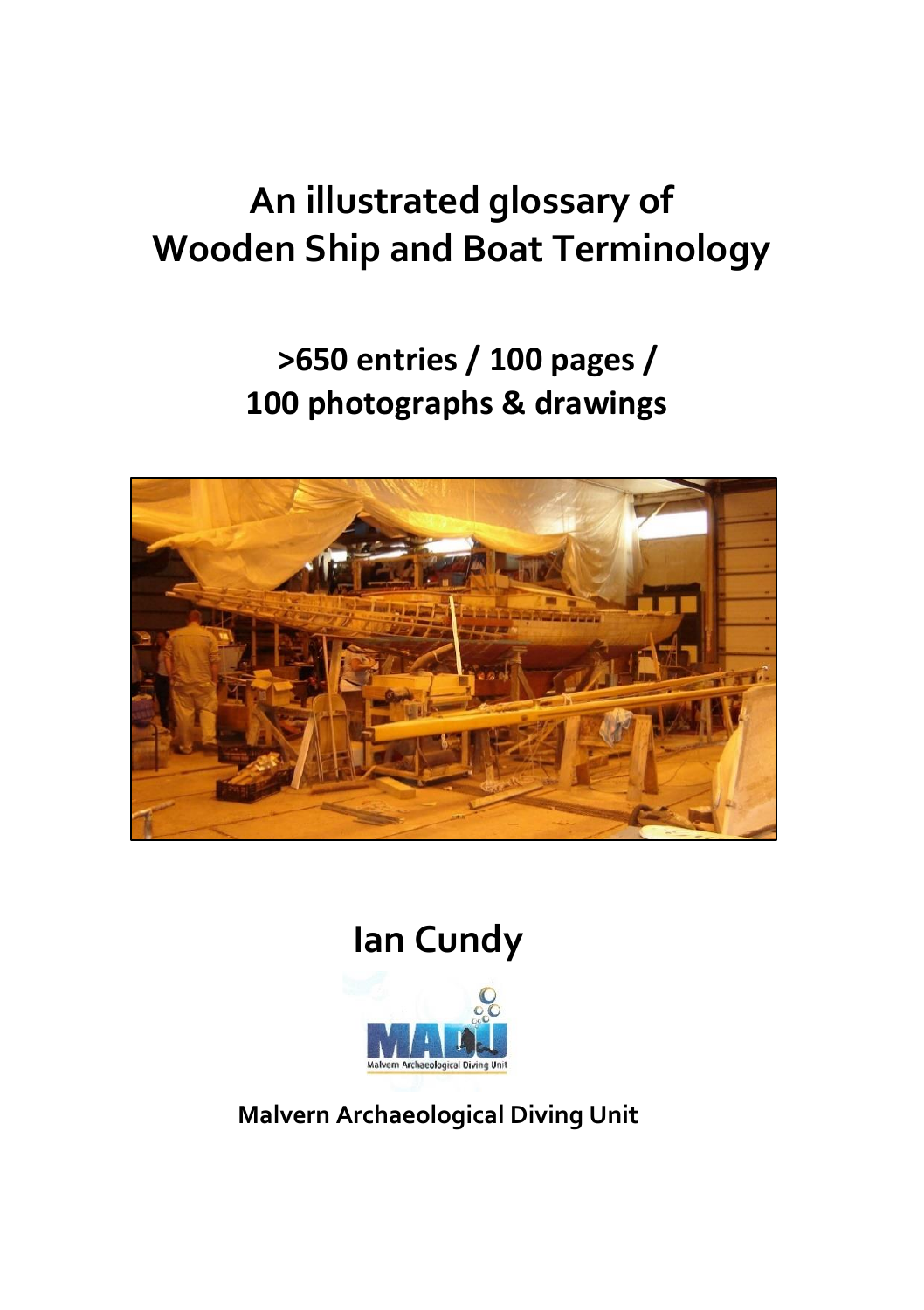Copyright © Malvern Archaeological Diving Unit - 2020

All rights reserved. This book or any portion thereof may not be reproduced or used in any manner whatsoever without the express written permission of the publisher except for the use of brief quotations in a book review or scholarly journal.

Research & text: Ian Cundy Design: Malvern Archaeological Diving Unit Photographs (unless otherwise stated): Ian Cundy

First Printing: 2020

Malvern Archaeological Diving Unit Malvern, Worcestershire, WR14 1QQ United Kingdom

www.madu.org.uk

Cover: The remains of the wreck of the *City of Ottawa* lying visible at low water in Rhyl Harbour, North Wales.

Inside the front cover: The Maritime Heritage Alliance Boatbuilding Workshop at Greilickville, Traverse City, Michigan, USA.

Rear cover: A replica of HMS *Endeavour* with the backdrop of Sydney's 21<sup>st</sup> century skyline.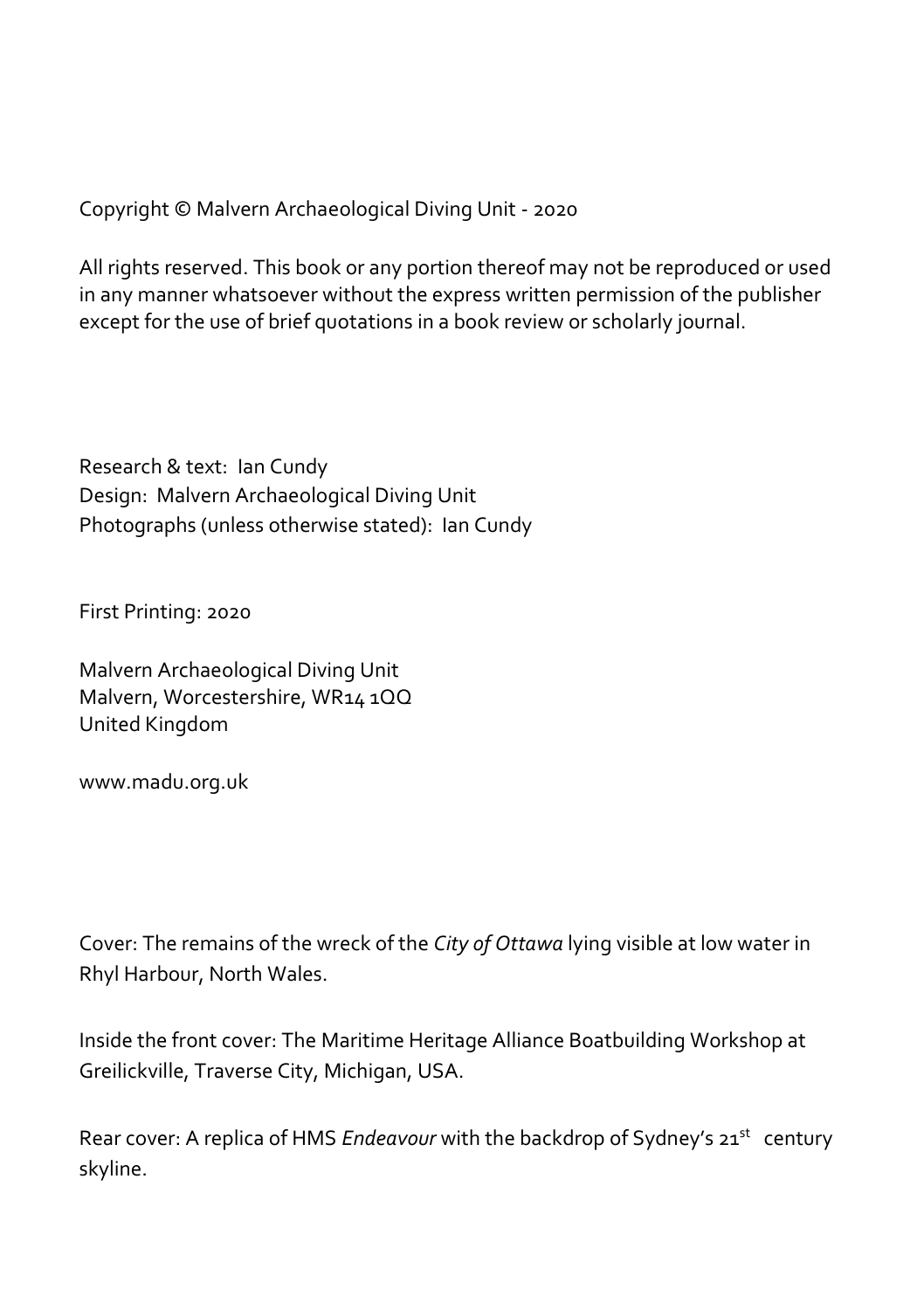## Contents **Page**

|                        | Photographs & Illustrations          |     |
|------------------------|--------------------------------------|-----|
| Preface                |                                      |     |
| Introduction           |                                      | 1   |
|                        | Alphabetical Glossary of Terminology | 3   |
| A                      | Aback - Athwart                      | 3   |
| B                      | Backstaff-Butty                      | 5   |
| C                      | Cabin - Cutwater                     | 17  |
| D                      | Dandy Rig - Dunnage                  | 28  |
| E                      | Earing - Eyelet                      | 33  |
| F                      | Fack - Futtock Shrouds               | 34  |
| G                      | Gaff - Gunwale                       | 40  |
| Н                      | Half Coupling - Hull                 | 43  |
| $\mathbf{I}$           | Inner Stem Post - Inner Stern Post   | 47  |
| J                      | Jack - Jury Rig                      | 47  |
| K                      | Kedge Anchor-Knot                    | 49  |
| L                      | Lag Bolt - Luting                    | 53  |
| M                      | Main Sail - Muzzle                   | 57  |
| N                      | Nails - Nautical Mile                | 61  |
| O                      | Oakham - Outrigger                   | 62  |
| P                      | Pad Eye - Push Bars                  | 63  |
| Q                      | Quadrant - Quoin                     | 67  |
| R                      | Rabbet - Running Rigging             | 68  |
| S                      | Sagging - Swivel Gun                 | 72  |
| Τ                      | Tabernacle - Turnbuckle              | 87  |
| U                      | Upperworks                           | 91  |
| V                      | Vent Cover - Ventilator              | 91  |
| W                      | Waist - Worm Gear                    | 92  |
| X                      | Xebec                                | 94  |
| Y                      | Yard - Yoke                          | 95  |
| Z                      |                                      | 96  |
| <b>Further Reading</b> |                                      | 98  |
| Index                  |                                      | 102 |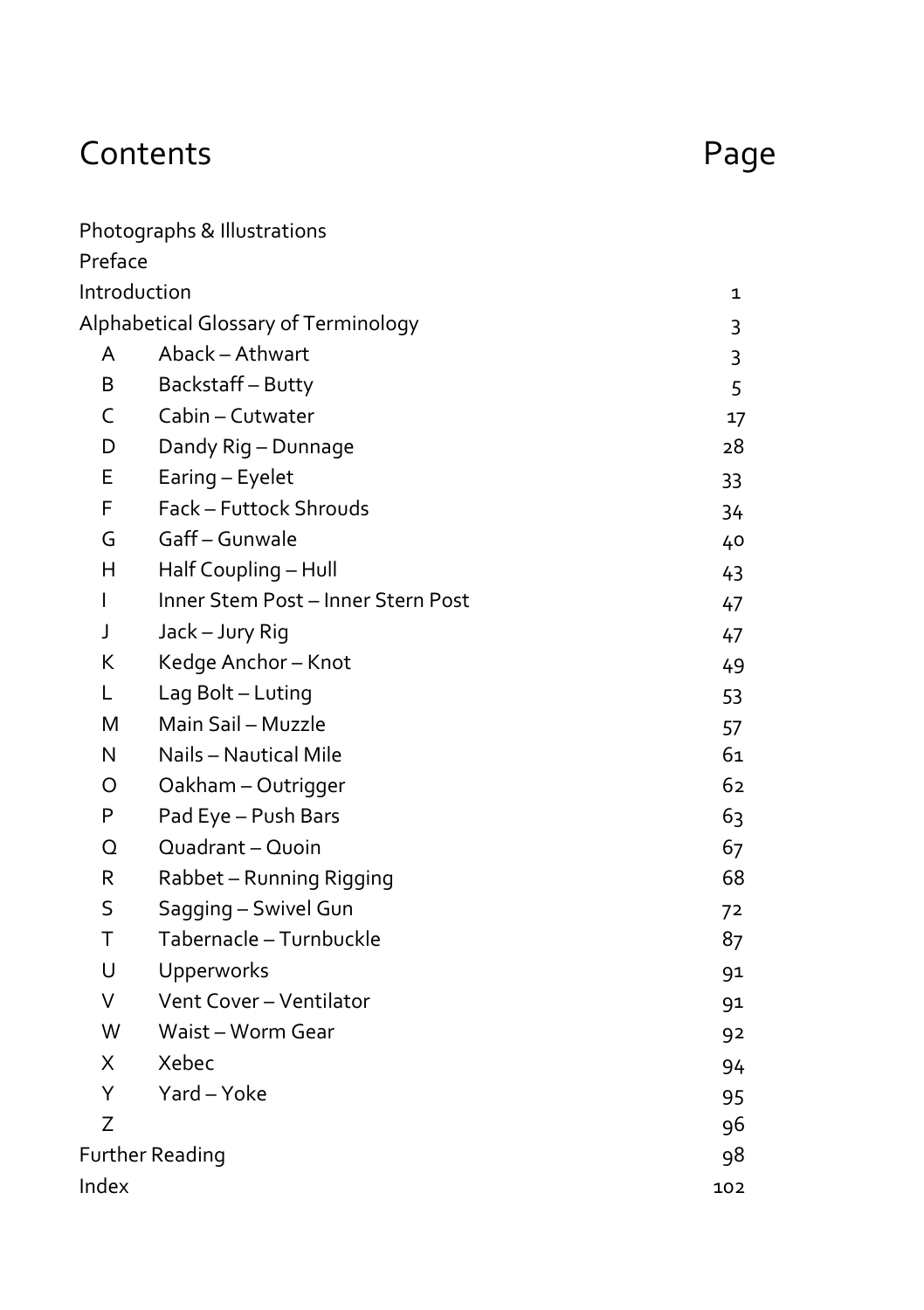# Photographs & Illustrations Page

| Figure 1.  | Example of Stocked Anchors.                              | 3  |
|------------|----------------------------------------------------------|----|
| Figure 2.  | Examples of Stockless Anchors.                           | 4  |
| Figure 3.  | An Astrolabe.                                            | 4  |
| Figure 4.  | A Barque.                                                | 5  |
| Figure 5.  | A Barquentine.                                           | 6  |
| Figure 6.  | Examples of Cannon Projectiles.                          | 6  |
| Figure 7.  | A Sheet, Belayed onto a Bitt.                            | 8  |
| Figure 8.  | Belaying Pins on a Spider Band.                          | 8  |
| Figure 9.  | Examples of Belfries.                                    | 9  |
| Figure 10. | Example of a hand operated, flywheel driven, Bilge Pump. | 10 |
| Figure 11. | Examples of Binnacles and Correcting Magnets.            | 11 |
| Figure 12. | Examples of a Double Block and a Sister Block.           | 12 |
| Figure 13. | Timbers inside the Bow on HMS Trincomalee.               | 14 |
| Figure 14. | A Brig (Square Rigged).                                  | 14 |
| Figure 15. | A Brigantine.                                            | 14 |
| Figure 16. | The Deck of the Paul.                                    | 15 |
| Figure 17. | A traditional UK inland waterways Narrowboat & Butty.    | 16 |
| Figure 18. | A Capstan on HMS Trincomalee.                            | 18 |
| Figure 19. | Example of a Carval Planked motor sailing vessel.        | 19 |
| Figure 20. | Examples of Catheads.                                    | 20 |
| Figure 21. | Chains, Shackles & Turnbuckles.                          | 21 |
| Figure 22. | The Stern of a vessel with Hard Chines.                  | 22 |
| Figure 23. | Clench Bolts and Roves used in Clinker Planking.         | 23 |
| Figure 24. | Examples of Clinker Planked vessels.                     | 24 |
| Figure 25. | A Composite wooden Hull part Sheathed in fiberglass.     | 25 |
| Figure 26. | Examples of Coracles.                                    | 25 |
| Figure 27. | A Crutch on the Petrus.                                  | 26 |
| Figure 28. | Lower Rigging on HMS Endeavour.                          | 28 |
| Figure 29. | The Decks on a model of HMS Victory.                     | 29 |
| Figure 30. | The cutaway plan view of a Deck.                         | 30 |
| Figure 31. | A Dhow / Dhoni (Lateen Rigged)                           | 30 |
| Figure 32. | Examples of Double Diagonal, Carval Planking.            | 31 |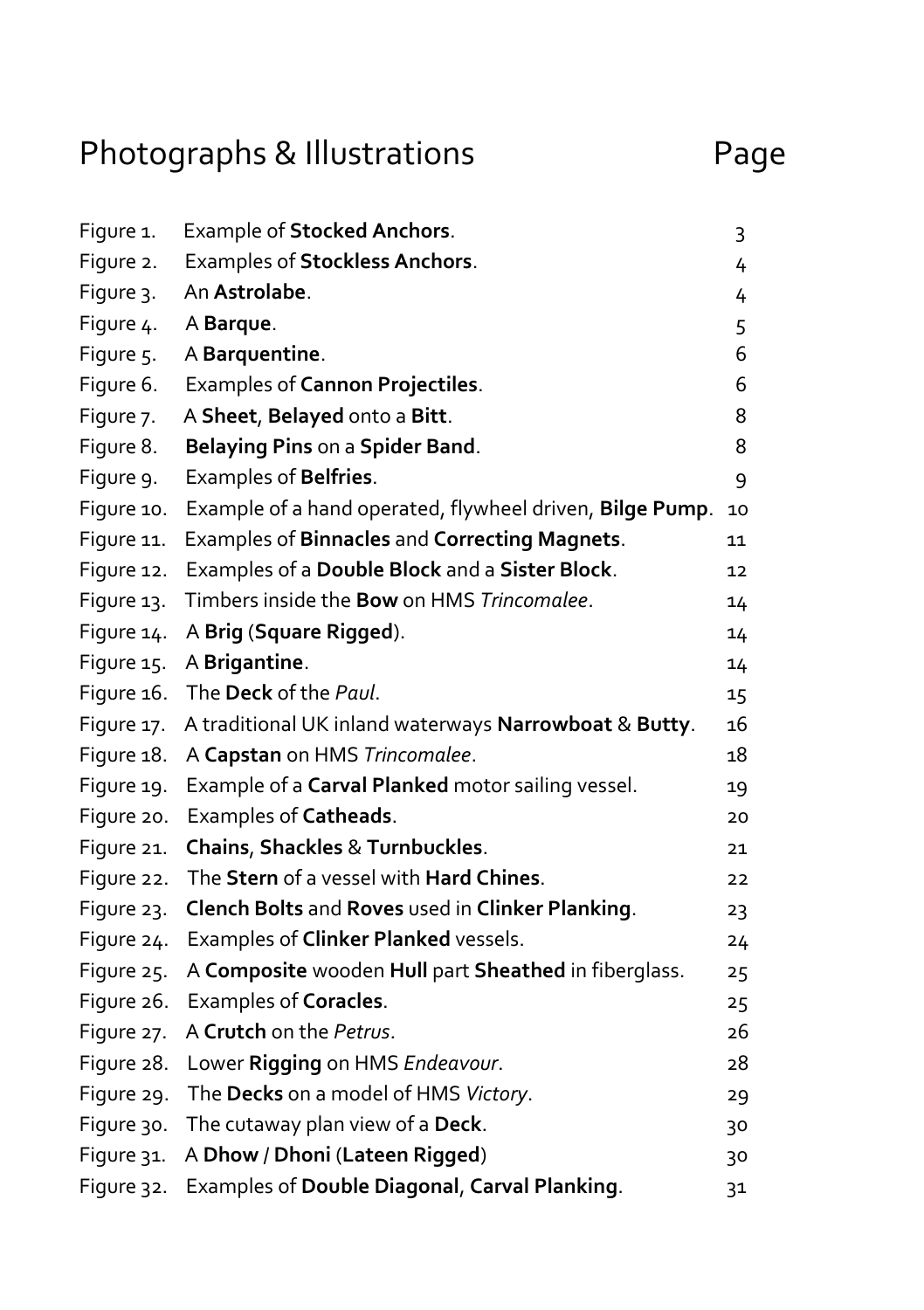| Figure 33. | Details of Draught Marks.                                    | 32 |
|------------|--------------------------------------------------------------|----|
| Figure 34. | Details of Plimsoll Line marks.                              | 32 |
| Figure 35. | Examples of Fairleads.                                       | 34 |
| Figure 36. | Examples of Fastenings found on wooden vessels.              | 35 |
| Figure 37. | Belaying Pins on a Fife Rail.                                | 35 |
| Figure 38. | The Figurehead on HMS Trincomalee.                           | 36 |
| Figure 39. | Comparison between Cant Frames and Fashion Frames.           | 38 |
| Figure 40. | The cutaway elevation of a Hull showing types of Frames.     | 38 |
| Figure 41. | A Gaff Rig.                                                  | 40 |
| Figure 42. | Examples of a Galley / Caboose.                              | 41 |
| Figure 43. | Muzzle Loading Cannon on a Gun Carriage.                     | 42 |
| Figure 44. | A Half Model of the S/Y Welcome.                             | 43 |
| Figure 45. | Examples of Hatches.                                         | 44 |
| Figure 46. | Hawse Pipes inside the Bow on HMS Trincomalee.               | 44 |
| Figure 47. | A section through the Hull side of the Dispatch.             | 46 |
| Figure 48. | Joggles cut into Frames to accept Clinker Planking.          | 48 |
| Figure 49. | A Junk (Lugg Rigged).                                        | 48 |
| Figure 50. | A Ketch (Gaff Rigged).                                       | 50 |
| Figure 51. | Knees on the Dispatch.                                       | 51 |
| Figure 52. | A Hanging Knee on the Helping Hand.                          | 51 |
| Figure 53. | A fabricated Plate Knee on the Severn Collier.               | 51 |
| Figure 54. | A Lodging Knee on the Abbey.                                 | 52 |
| Figure 55. | Staple Knees on the King.                                    | 52 |
| Figure 56. | The Fore Deck of HMS Victory.                                | 52 |
| Figure 57. | Examples of Logs for measuring speed through the water.      | 55 |
| Figure 58. | Bow Spars, Rigging & Martingale on HMS Trincomalee.          | 57 |
| Figure 59. | Examples of Mast Caps.                                       | 58 |
| Figure 60. | A Mast Partner on the Harriett.                              | 58 |
| Figure 61. | Example of a Mast Step and coin imprint on a Mast.           | 59 |
| Figure 62. | Movements that can be encountered when Afloat!               | 60 |
| Figure 63. | A modern steel Narrowboat based on original lines.           | 61 |
| Figure 64. | <b>Outriggers</b> on a tourist dive boat in the Philippines. | 62 |
| Figure 65. | Part of a Parrel assembly from HMS Invincible.               | 63 |
| Figure 66. | The Stern of a motorised Dhow.                               | 64 |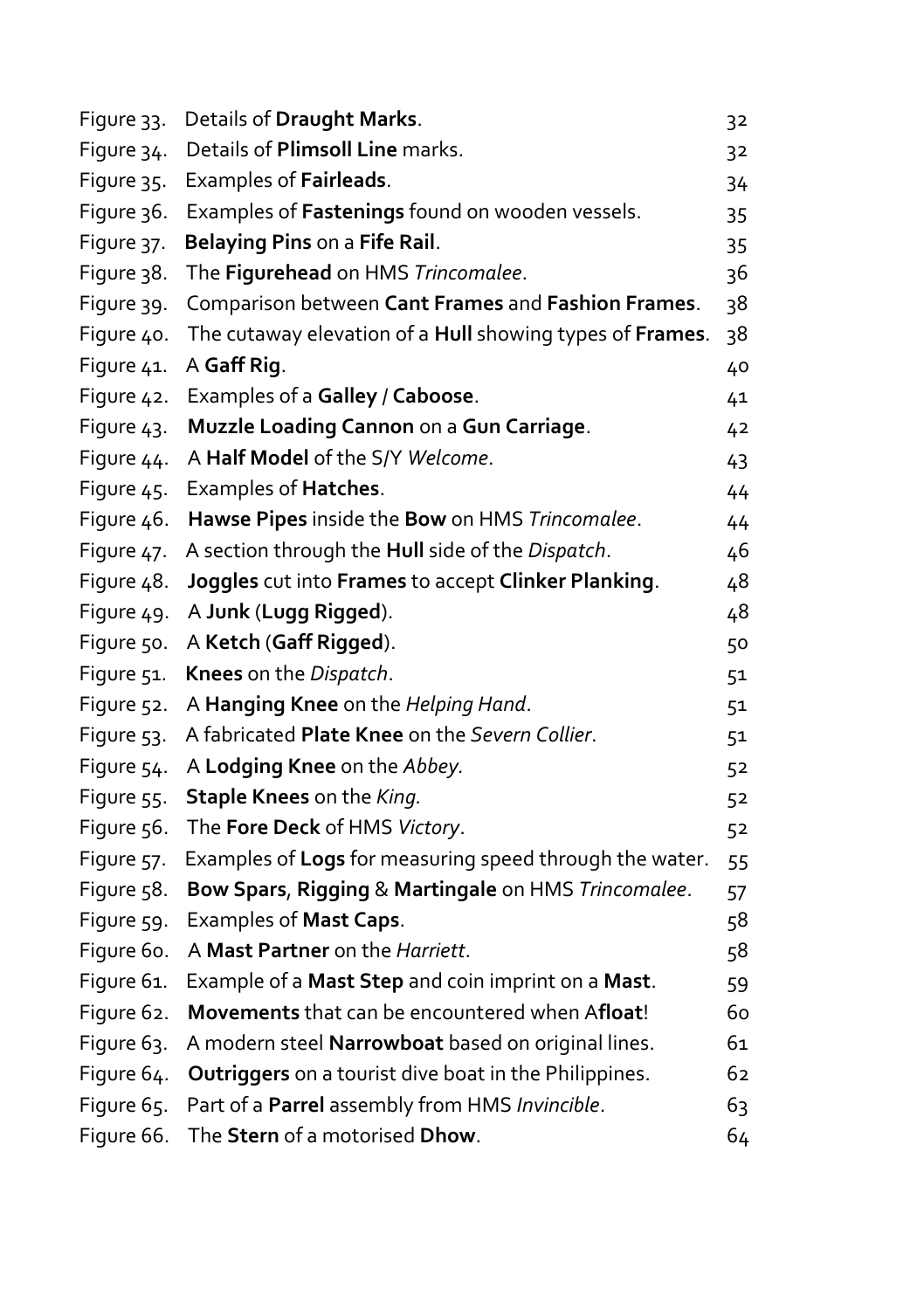| Figure 67. | Examples of opening Portholes & Portlights.            | 65 |
|------------|--------------------------------------------------------|----|
| Figure 68. | Example of a Folding Propeller on the yacht Quickstep. | 66 |
| Figure 69. | The Wheel on HMS Trincomalee.                          | 67 |
| Figure 70. | Examples of Ribs on small wooden boats.                | 69 |
| Figure 71. | A Rigging Truck from HMS Invincible.                   | 70 |
| Figure 72. | Part of the Stern Hung Rudder on HMS Victory.          | 71 |
| Figure 73. | Fore Mast Sails on a Fully Rigged Ship.                | 72 |
| Figure 74. | Main Mast Sails on a Fully Rigged Ship.                | 73 |
| Figure 75. | Mizzen Mast Sails on a Fully Rigged Ship.              | 73 |
| Figure 76. | Other Sails on a Fully Rigged Ship.                    | 74 |
| Figure 77. | Scarf Joints in the Carval Planking of a Dhow.         | 75 |
| Figure 78. | A Schooner.                                            | 75 |
| Figure 79. | Example of Scuppers.                                   | 76 |
| Figure 80. | Examples of Navigation Instruments.                    | 77 |
| Figure 81. | Copper Sheathing on HMS Trincomalee.                   | 77 |
| Figure 82. | A Ship (Square Rigger).                                | 78 |
| Figure 83. | A Ship's Boat.                                         | 78 |
| Figure 84. | An example of Shroud Cleats on HMS Victory.            | 79 |
| Figure 85. | Examples of Skylights.                                 | 80 |
| Figure 86. | A Sloop (Bermuda Rigged).                              | 80 |
| Figure 87. | Example of a mechanical Sounding machine.              | 81 |
| Figure 88. | A Square Rigger under way, with Sails being Furled.    | 82 |
| Figure 89. | The Stern of a wooden motor sailing vessel.            | 83 |
| Figure 90. | Stern Gear.                                            | 84 |
| Figure 91. | Example of a Composite vessel, the Dispatch.           | 85 |
| Figure 92. | Examples of Guns & Cannons.                            | 86 |
| Figure 93. | A fallen Mast with Deck mounted Tabernacle.            | 87 |
| Figure 94. | Spars & Rigging on HMS Trincomalee.                    | 89 |
| Figure 95. | Example of Treenails at the Stern of a wooden vessel.  | 90 |
| Figure 96. | Wheelhouse / Bridge Equipment.                         | 92 |
| Figure 97. | Examples of manually operated Winches.                 | 93 |
| Figure 98. | Example of a Worm Gear steering system.                | 94 |
| Figure 99. | A Yawl.                                                | 95 |
|            | Figure 100. A Yoke used to steer a Rudder.             | 95 |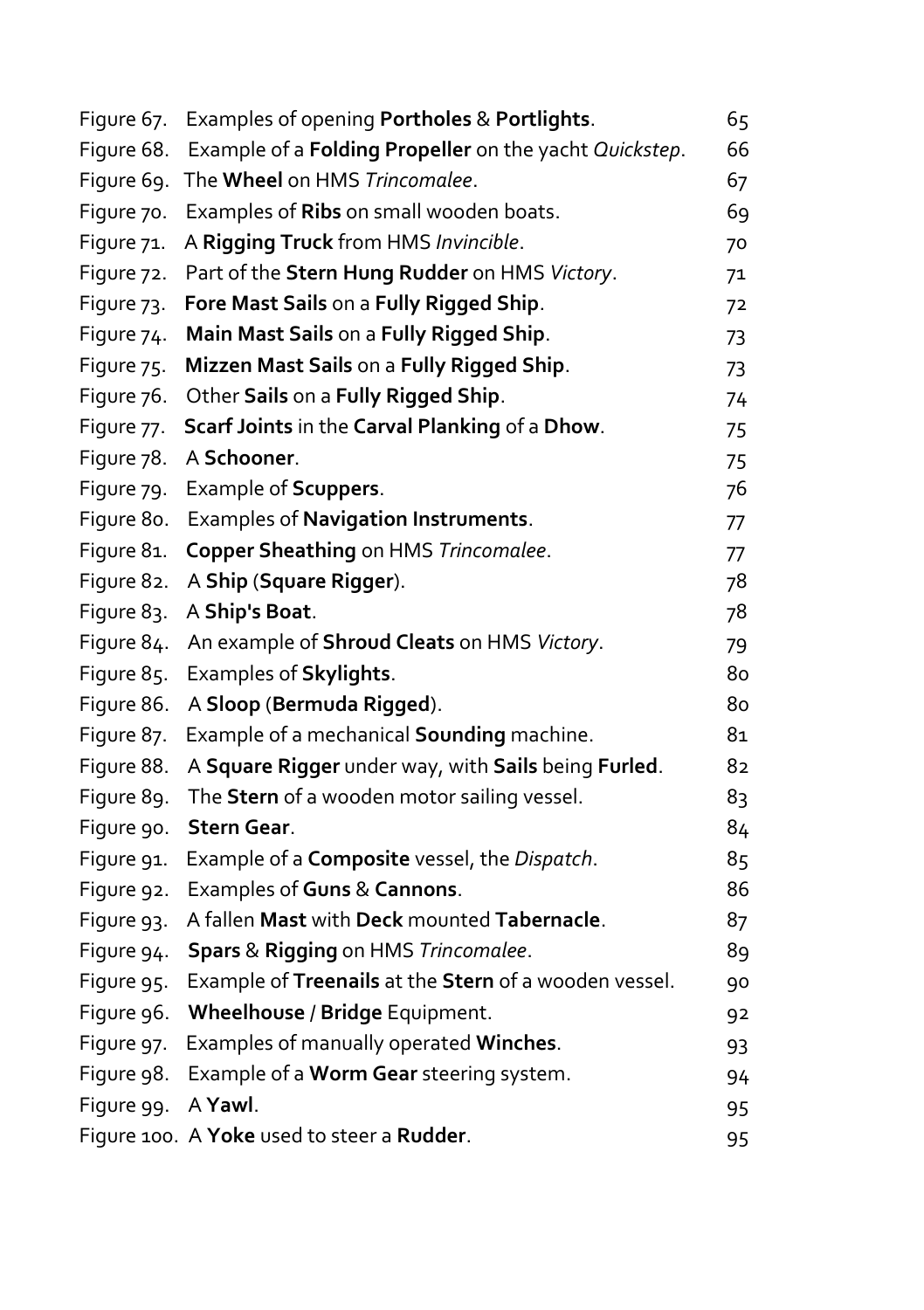### Preface

All professions have their own coveted language and linguistic idioms that can often be completely incomprehensible to outsiders. In addition, the jargon derived from specific occupations, just like dialects, can vary from minor spelling and pronunciation to entirely different words being used from one location to another.

Marine activities are not only classic examples around which itemised terminology and particular terms for specific activities have evolved, but a huge amount of the English language and vocabulary has derived from, and is indebted to, historical maritime endeavours over centuries of seafaring.

As a boat builder of 30 years, while fully appreciating all the above, it never ceases to surprise me that words I take for granted, sometimes sound like a foreign language to non-maritime individuals. Over the years, particularly when lecturing on ship and boat construction, or when working with colleagues, carrying out marine archaeological investigations associated with the remains of wrecked vessels, it has been apparent that many people lacked the necessary terminology for what they were finding, or any comprehension of the activities that went into the production of the constituent parts of ships and boats.

This book has evolved from a basic set of lecture handouts, into this illustrated glossary of terminology. It is intended to be used as a quick reference guide for anyone interested in marine activities, and wooden ships & boats in particular.

Like any assembled lexicon, in this book there will inevitably be some errors and mistakes, particularly with respect to indexing and cross referencing, as well as alternative spelling and the addition of words that the reader may consider too important to have been overlooked. In this respect, the author would appreciate hearing from anyone who has any thoughts and comments so that errors and omissions can be corrected at the earliest opportunity.

Contact details can be found on our website at: www.madu.org.uk

Ian Cundy (Malvern Archaeological Diving Unit)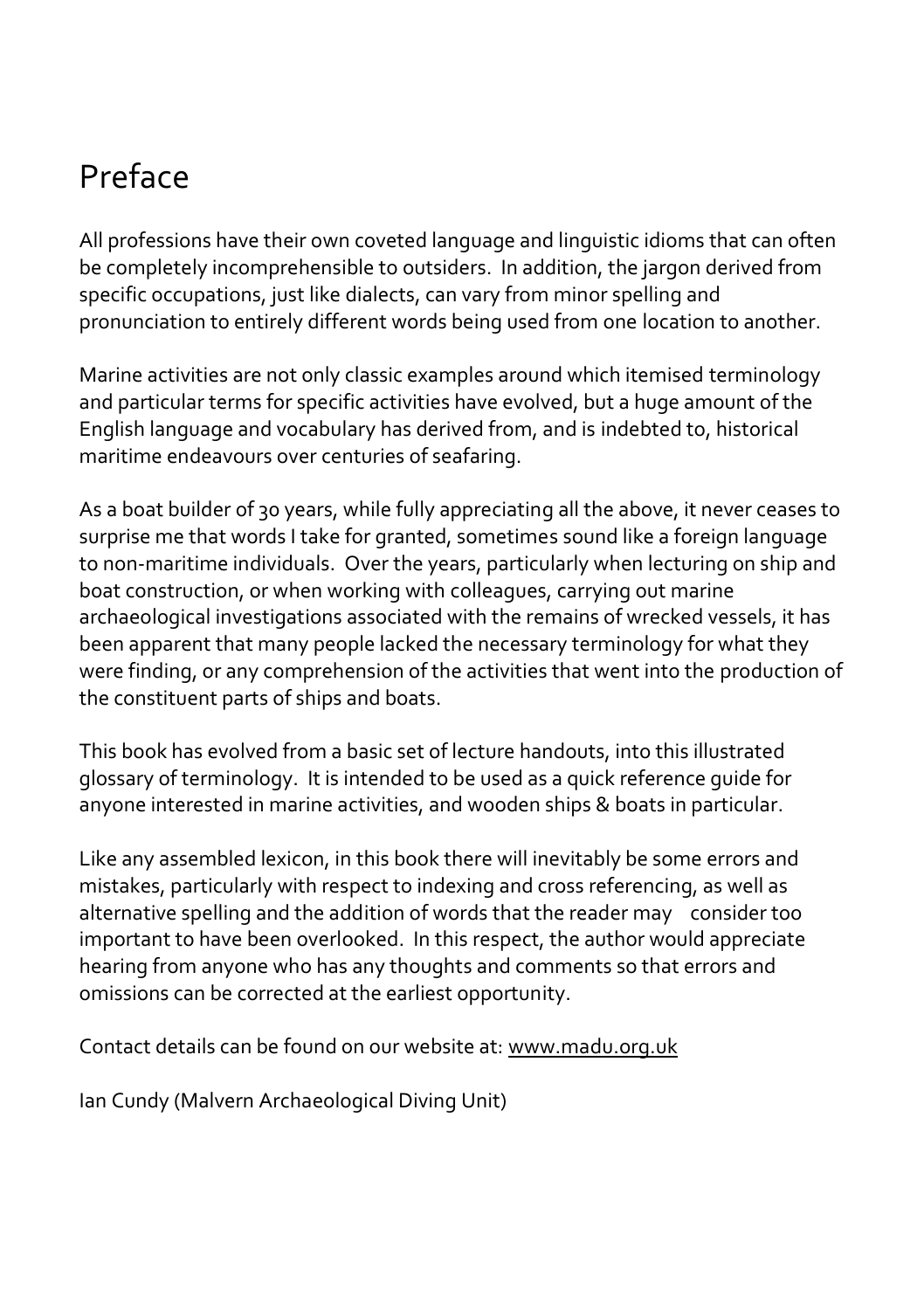### Introduction

This glossary of nautical terminology is intended to be used as any other dictionary, however, in addition, the index at the back of the book will hopefully assists in not only pointing the reader at the page where the main entry (shown in **BOLD**) can be found, but also where photographs or illustrations (shown in RED), together with any other references (shown in a smaller point size) have been included.

Most teachers understand that people learn most effectively in different ways. Some may prefer oral information, while the written word, or visual images (be it pictures, tables, charts, etc) work best for others. This book attempts to compensate for these differences by offering various options.

Often, it is the question "what is the name for a ----------- ?" that is being asked, and it is in the pictures and illustrations where the reader may be able to home in on, and discover the answer to what they are looking for.

The descriptions associated with each entry have deliberately been kept to a minimum, but they hopefully provide a basic understanding of the word being sought. However, for further reading and more in-depth information, at the rear of the book, has been included a suggested list for further reading.

The author hopes you find this publication of assistance in whatever maritime activities you are involved.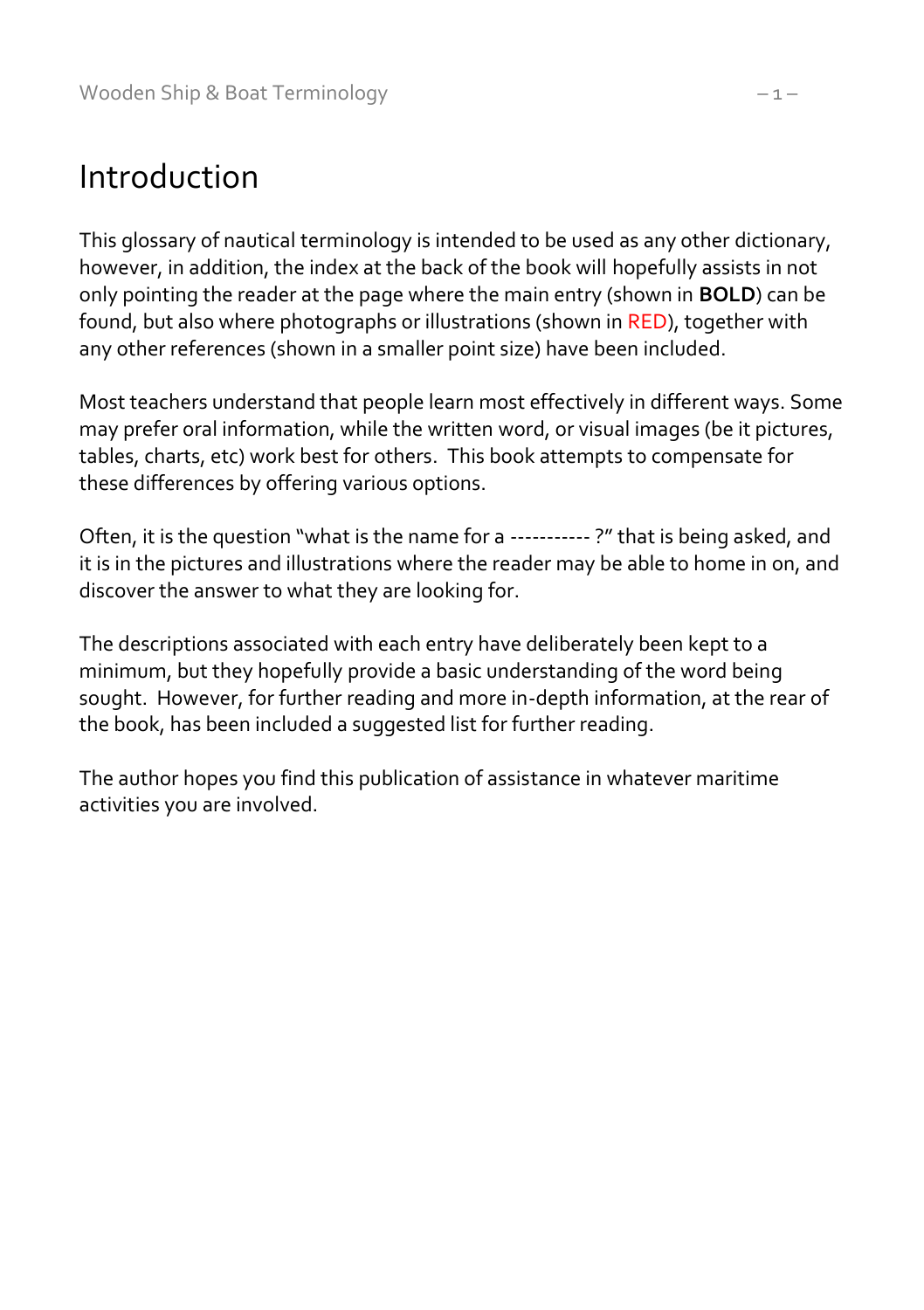

| Aback            | When the wind comes onto the forward side of the<br>sails - typically driving square Sails onto the Mast.                                                                                                            |
|------------------|----------------------------------------------------------------------------------------------------------------------------------------------------------------------------------------------------------------------|
| Abaft            | Behind, towards the Stern or Aft.                                                                                                                                                                                    |
| Abeam            | Forward or <b>Fore</b> .                                                                                                                                                                                             |
| Aft              | A term used for the <b>Stern</b> or the rear of a vessel.                                                                                                                                                            |
| Aloft            | The upper Sails and Rigging -typically on Square                                                                                                                                                                     |
|                  | Riggers (to go Aloft).                                                                                                                                                                                               |
| Amidships        | The central section of a vessel.                                                                                                                                                                                     |
| Anchor           | A heavy weighted and normally hooked device used<br>to grip the seabed / riverbed - typically used for<br>mooring and preventing a vessel from drifting (see also:<br>Bower, Danforth, Grapnel, Kedge & Mud Anchor). |
|                  | (see Figure 1.)                                                                                                                                                                                                      |
| Anchor (Stocked) | An Anchor incorporating a fixed or removable Stock<br>which requires the Anchor to be stored on the Deck or<br>suspended from a Cathead when raised. (see Figure 1.)                                                 |



*Figure 1. Example of Stocked Anchors. (Pembrey Country Park, Carmarthenshire)*

 **Anchor (Stockless)** An **Anchor** without a **Stock** so that it can be drawn into, and stowed in a **Hawse Pipe**. *(see Figure 2.)*